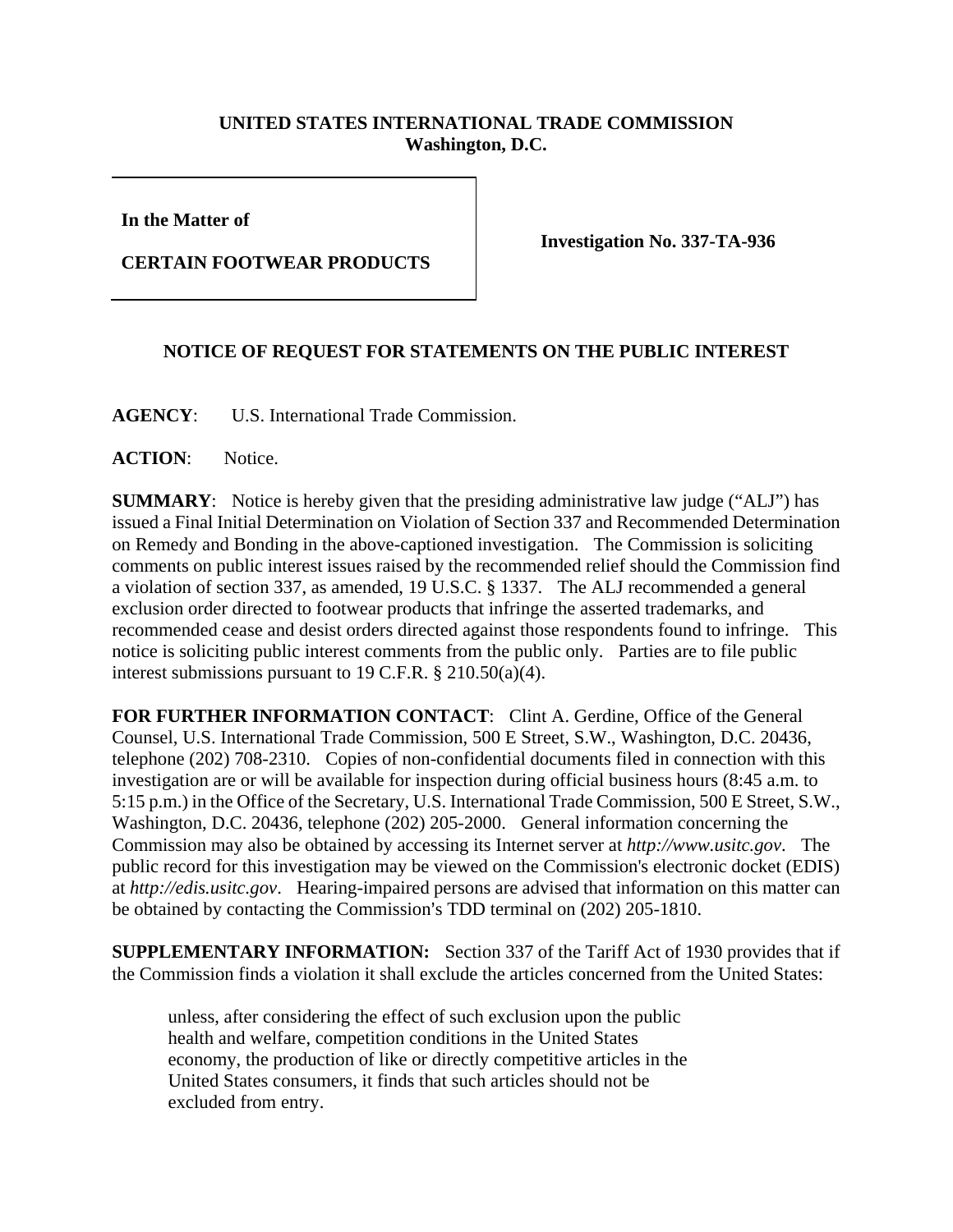19 U.S.C. § 1337(d)(1). A similar provision applies to cease and desist orders. 19 U.S.C. §  $1337(f)(1)$ .

The Commission is interested in further development of the record on the public interest in its investigations. Accordingly, members of the public are invited to file submissions of no more than five (5) pages, inclusive of attachments, concerning the public interest in light of the administrative law judge's Recommended Determination on Remedy and Bonding issued in this investigation on November 17, 2015. Comments should address whether issuance of an exclusion order and/or cease and desist orders in this investigation could affect the public health and welfare in the United States, competitive conditions in the United States economy, the production of like or directly competitive articles in the United States, or United States consumers.

In particular, the Commission is interested in comments that:

- (i) explain how the articles potentially subject to the recommended orders are used in the United States;
- (ii) identify any public health, safety, or welfare concerns in the United States relating to the recommended orders;
- (iii) indicate the extent to which like or directly competitive articles are produced in the United States or are otherwise available in the United States, with respect to the articles potentially subject to the recommended orders;
- $(iv)$  indicate whether Complainant, Complainant's licensees, and/or third party suppliers have the capacity to replace the volume of articles potentially subject to the recommended orders within a commercially reasonable time; and
- (v) explain how the recommended orders would impact consumers in the United States.

Written submissions must be filed no later than by close of business on December 28, 2015.

Persons filing written submissions must file the original document electronically on or before the deadlines stated above and submit 8 true paper copies to the Office of the Secretary by noon the next day pursuant to Commission rule  $210.4(f)$ , 19 C.F.R.  $\S 210.4(f)$ . Submissions should refer to the investigation number ("Inv. No. 337-TA-936") in a prominent place on the cover page and/or the first page. (*See* Handbook for Electronic Filing Procedures, *http://www.usitc.gov/secretary/fed\_reg\_notices/rules/handbook\_on\_electronic\_filing.pdf*). Persons with questions regarding filing should contact the Secretary (202-205-2000).

Any person desiring to submit a document (or portion thereof) to the Commission in confidence must request confidential treatment unless the information has already been granted such treatment during the proceedings. All such requests should be directed to the Secretary of